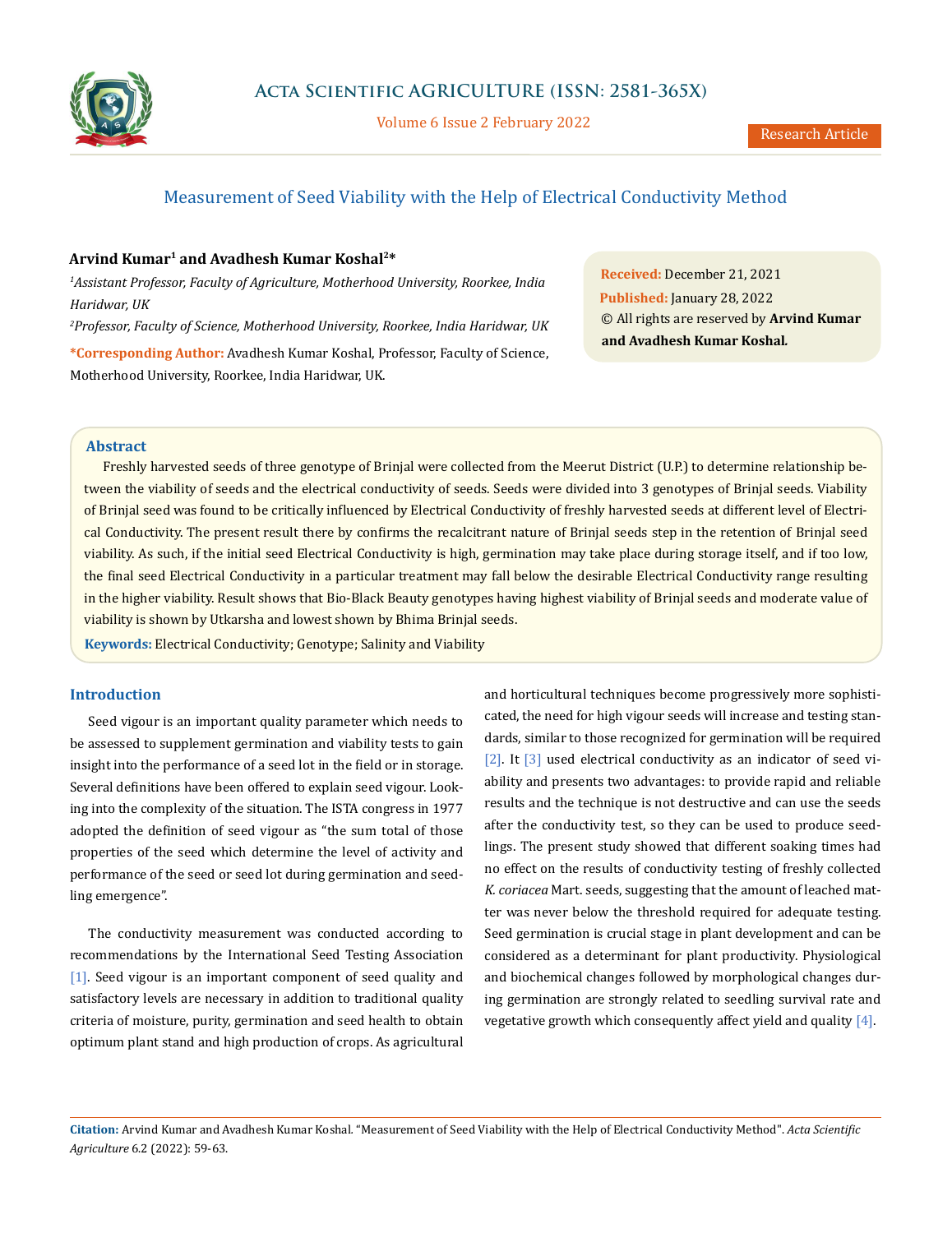In the early years of the twentieth century, as a result of the beginning of agricultural research a few improved strains of brinjal, wheat, groundnut and sugarcane came into existence. The state department of agricultural are adopted two methods for the distribution of seeds of the improved varieties, in the first method "Howard, 1928" [5]. The seeds of improved varieties were multiplied at one location and distribution over a largest area so that the area under local varieties could be replaced by improved varieties. By the second method the seeds were distributed in small packets to a maximum number of farmers, and it was expected that farmers would multiply their own seed. However, when the second method was tried in Bengal by distributing packets of jute and brinjal seeds, it was found that this did not increase the spread or coverage under new strains. As a result, this practice was discontinued and attention was concentrated only on the first method.

In the United Provinces (U.P.) the responsibility for replacing old varieties was placed on the State Department of Agricultural. Several seed multiplication laboratories were set up in the State to achieve these goals. The seed multiplied at these laboratories were further multiplied on the farms of landlords. This marked the beginning of the distribution of good quality seed. To encourage the use of good quality seed further, provisions for liberal loans were also made. Loans were granted for the purchase of good seed particularly during crop failures due to natural disaster. With these developments, the Government of the United Provinces in 1922 agreed to establish one seed store in each tehsil. Since then, the State Department of Agricultural has been steadily increasing the number of seed stores. Seed viability denotes the degree to which a seed is alive, metabolically active, processing germination power and seeding growth. A seed may contain both live and dead portion. The testa of higher plant seeds protects the embryo against adverse environmental conditions. Its role is assumed mainly by controlling germination through dormancy imposition and by limiting the detrimental activity of physical and biological agents during seed  $[6]$ . A practical index of salinity is electrical conductivity (EC), expressed in unit of milli siemen. An approximate relation (because it also depends upon specific ionic composition) between Electrical Conductivity and total salt concentration is lds/m: 10 mmol. Electrical conductivity values are always expressed at a standard temperature of 25°C to enable comparison of reading taken under varying climatic conditions. Using electrical conductivity as an index of Salinity emphasizes the concept that as a good first approximation, seeds respond primarily to total concentration of salt rather than

to the concentrations or proportion of individual salt constituents. The Electrical Conductivity (EC) of most water sources was below 0.7 milli siemen which does not pose a salinity problem however some drain water sources, may contribute to seed salinity problem. Field water and seed Electrical Conductivity level increased significantly from sample to sample. (Bio-Black Beauty to Bhima). Brinjal yield decreased with increased Electrical Conductivity and were significantly lower in sample basins compared to basins. Seedling density biomass decreased with increased water Electrical Conductivity. In general, the sequence noted in sulphate-Brinjal water near the surface, saline bicarbonate water at an intermediary level and more concentrated chlorides water at greater depths [7].

It investigates the relationship between seed germination and electrical conductivity [8].

That seeding seedling establishment and growth were greatly affected' This was observed in several higher Electrical Conductivity samples. Most of the problem of samples were associated with higher Electrical Conductivity drain water sources. [9], Observed that different parts of the seed absorb X-rays in different degrees. Solutions of metallic salts used in X-rays are absorbed by dead cells and these cannot penetrate into living cells because of their semi permeability. Main advantage of this test is that the seed used in testing (X-rayed) can be used for X-rays testing of seeds. The following objectives were measurement of brinjal seed viability with the help of electrical conductivity method.

There is describe a biotic stress is a major environmental stress impeding crop productivity throughout the world  $[10]$ . Brinjal yield are lost each year due to various abiotic stresses such as alkalinity and drought. Various genes are induced by abiotic stresses and contribute to overcoming adverse effects. It  $[11]$  showed this experiments that electrical conductivity test method with 150 ml water volume and 75 seed count was accurate and suitable for sorghum seed vigor test; electrical conductivity test showed positive correlation with potassium leakage; and electrical conductivity test can be used for seed vigor test in sorghum and provided the potential of physiological seed were shown through: standard germination test, field emergence test, first count test and speed of germination with negative correlation.

### **Materials and Methods**

Freshly harvested seeds of three genotype of Brinjal were collected from the Meerut District (U.P.) to determine relationship be-

60

**Citation:** Arvind Kumar and Avadhesh Kumar Koshal*.* "Measurement of Seed Viability with the Help of Electrical Conductivity Method". *Acta Scientific Agriculture* 6.2 (2022): 59-63.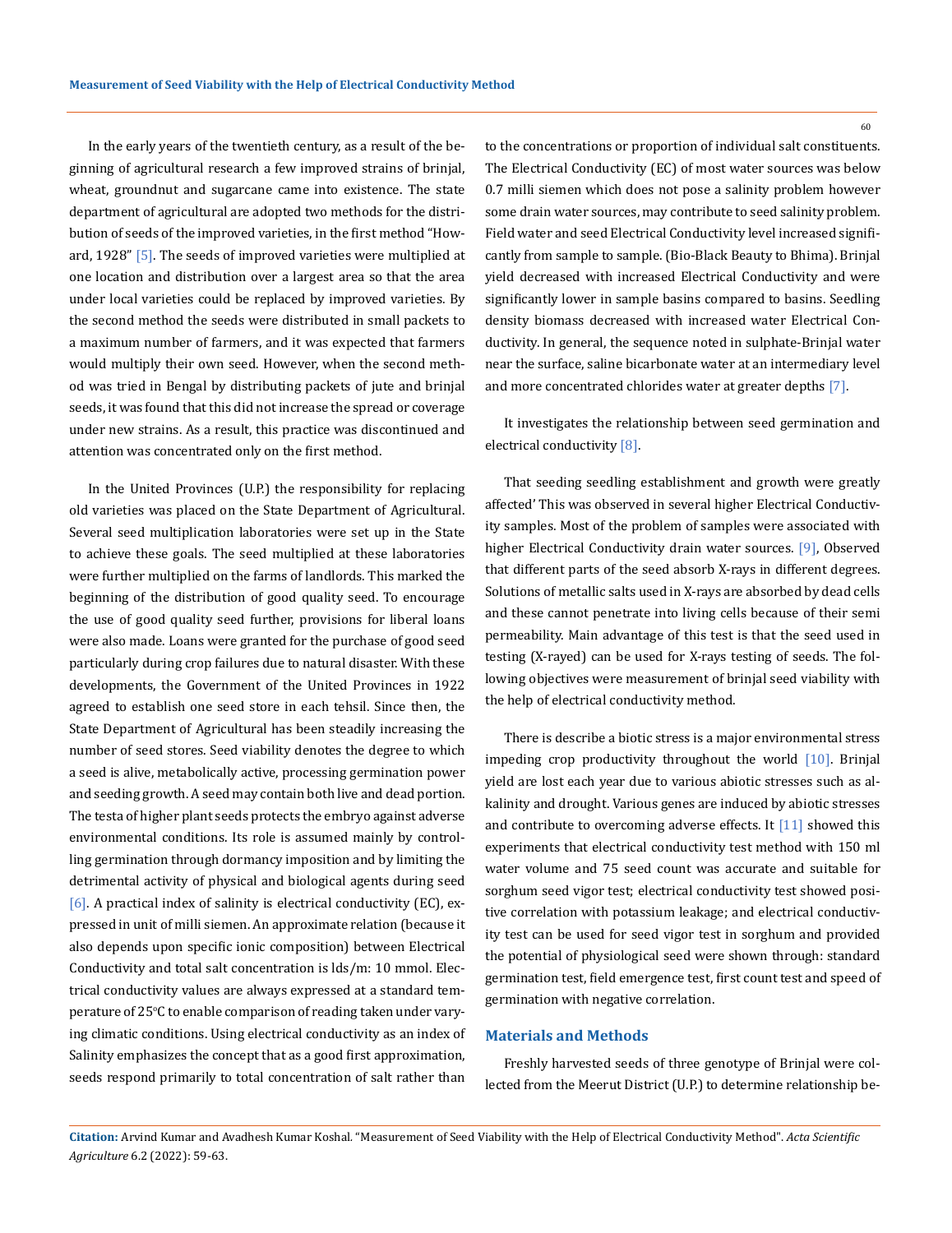tween the viability of seeds and the electrical conductivity of seeds, seeds were soaked in distilled water at a temperature rf (301 - 1) o C in 2:1 Ratio (Distilled Water. and Seeds) in the 250 ml beakers. Seeds were divided into 3 genotype of Brinjal seeds. Each sample was taken at 24, 48, and 72 hours three determining Electrical Conductivity from each sample Electrical Conductivity meter was used for determining Electrical Conductivity and the different reading were obtained.

#### **Calibration of electrical conductivity meter**

Electrical Conductivity meter was ser at the definite Electrical Conductivity in 1407 milli siemen units. For this process the Electrical Conductivity of a standard potassium Chloride (KCL) solution having 0.02 M, Molarity at the same temperature 25°C is also set and solution having different Brinjal genotypes the Electrical Conductivity was measured of every sample.

Viability in Brinjal seeds soaked in distilled water is characterized as the total content of the dissolved organic and inorganic solute. It is conventionally determined by measuring the electrical conductivity. The electrical conductivity is a measurement of the ability of a salt solution to carry electric current by the migration of ions under the influence of an electric field ions are the carrier of electricity. Like metallic conductor, solutions also obey Ohm's law. Increase in temperature also promotes dissociations of the salts with a consequent rise in temperature promotes dissociation of the salts with a consequent rise in conductivity at the rate of approximately 2% for each degree Celsius rise in temperature [12]. At infinite dilution, the ions are theoretically independent of each other, and each ion has its contribution to the total conductance.

Thus,

 $\lambda \alpha = \sum (\lambda^*) + \sum (\lambda)$ 

Where,  $\}$ , λα is the total conductance,

- ∑(λ<sup>+</sup> ) Is the conductance of cations and
- $\Sigma(\lambda)$  Is the conductance of anions at infinite dilution.

The test solution is filled in a conductivity cell, which is usually made out from two platinum sheets embedded in glass so that the two surfaces facing each other remain exposed. The area and distance between these plates must remain constant. The cell constant, K, of a conductivity cell is determined by measuring the electrical conductance of a standard KCL solution at the same temperature according to the equation.

 $\mathbf{K} = \begin{array}{cc} & \mathbf{L} \\ & \mathbf{C} \end{array}$ 

Where, L and C are measured conductance of the cell is milli siemen. The known specific electrical conductance and the standard solution (usually 0.02 M KCL) in the given cell is milli siemen.

#### **Results, Discussion and Conclusion**

Viability of Brinjal seed was found to be critically influenced by Electrical Conductivity of freshly harvested seeds at different level of Electrical Conductivity. But when the Electrical Conductivity of the seed dropped below 2 milli siemen viability started to increase and at 4.02 milli siemen seeds became virtually nonviable. Electrical Conductivity is an important factor of viability of seeds, because when Electrical Conductivity drops below a critical level seeds start to deteriorate but when the Electrical Conductivity exceeds a supra optimal level, viability decreases. The present results are in general conformity with Electrical Conductivity which plays an important role to determine the seed grow or viability, and also declined progressively with the loss of seed nutrient.

The present result there by confirms the recalcitrant nature of Brinjal seeds step in the retention of Brinjal seed viability. As such, if the initial seed Electrical Conductivity is high, germination may take place during storage itself, and if too low, the final seed Electrical Conductivity in a particular treatment may fall below the desirable Electrical Conductivity range resulting in the higher viability. The germ inability and subsequent growth of the cracked and sprouted seeds however as good as the none germinated viable seeds. From the present study it concluded that improved storability of Brinjal seed under ambient condition is possible by maintaining proper seed moisture content and controlling microbial spoilage. Result shows that Bio-Black Beauty genotypes having highest viability of Brinjal seeds and moderate value of viability is shown by Utkarsha and lowest shown by Bhima Brinjal seeds.

| S. No. | <b>Name of verities</b> | <b>Electrical conductivity at</b><br>different time interval in ms/m |       |       |
|--------|-------------------------|----------------------------------------------------------------------|-------|-------|
|        |                         | 24 <sub>hr.</sub>                                                    | 48hr. | 72hr. |
|        | Bio-Black Beauty        | 1.9                                                                  | 2.13  | 2.21  |
| 2      | Utkarsha                | 1.55                                                                 | 1.69  | 1.75  |
|        | <b>Bhima</b>            | 1.48                                                                 | 1.63  | 1.72  |

**Table 1:** Electrical Conductivity of different variety of Brinjal seeds at different time intervals Decreasing order of Viability. Bio-Black Beauty > Utkarsha > Bhima.

**Citation:** Arvind Kumar and Avadhesh Kumar Koshal*.* "Measurement of Seed Viability with the Help of Electrical Conductivity Method". *Acta Scientific Agriculture* 6.2 (2022): 59-63.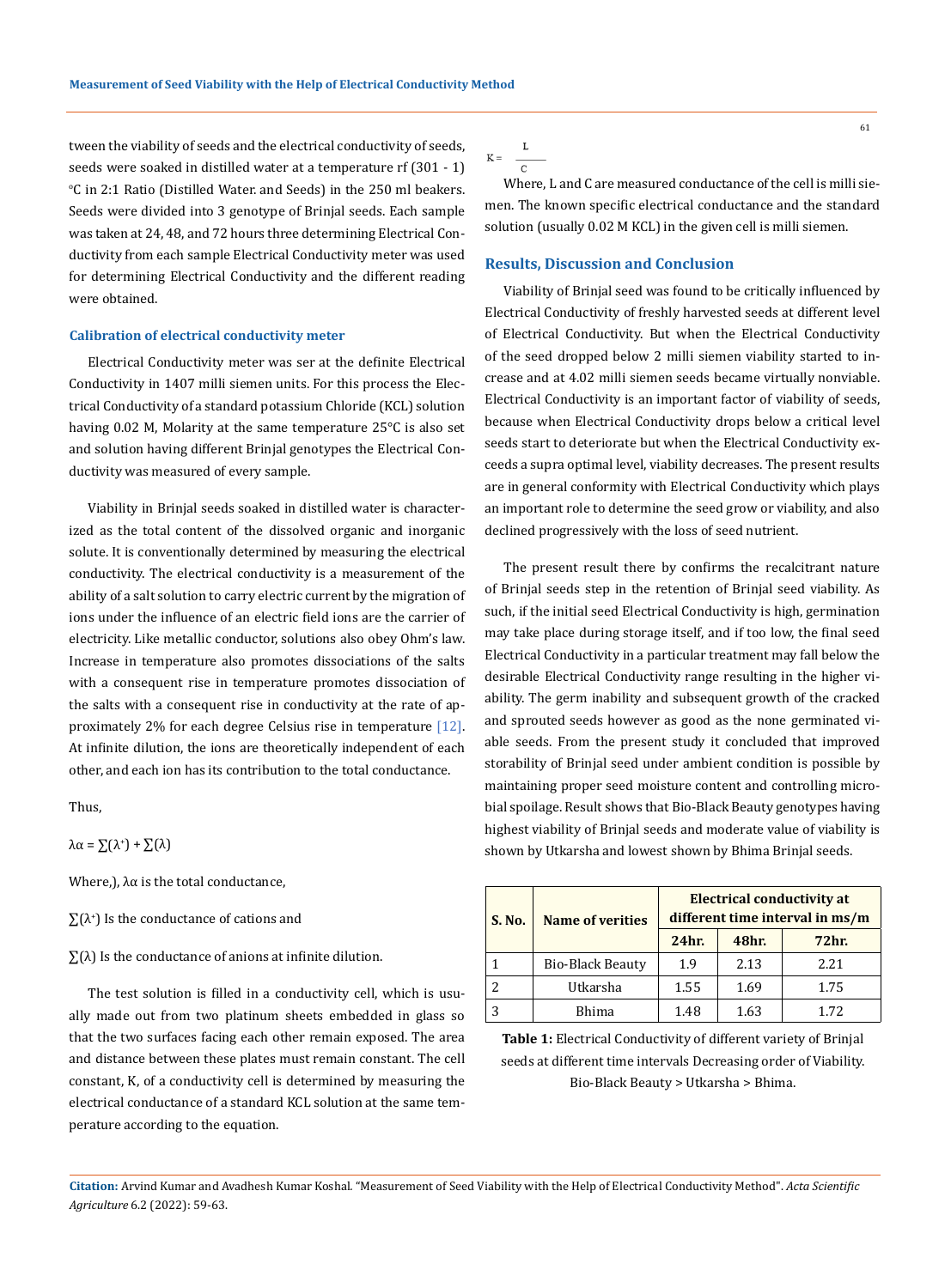

**Figure 1:** Brinjal seed sample. 1: Bhima, 2: Utkarsha, 3: Bio-Black Beauty.

|                       |                                             |                                      | 62                                                |
|-----------------------|---------------------------------------------|--------------------------------------|---------------------------------------------------|
| <b>Water class</b>    | Electrical<br>conductivity<br>$\text{mS/m}$ | <b>Salt</b><br>concentration<br>mg/l | <b>Type of</b><br>water                           |
| Non-saline            | < 0.7                                       | < 500                                | Drinking and<br>irrigation<br>water               |
| Slightly saline       | $0.7 - 2$                                   | $500 - 1500$                         | Irrigation<br>water                               |
| Moderately<br>saline  | $2 - 10$                                    | 1500 - 7000                          | Secondary<br>drainage<br>water and<br>groundwater |
| Highly saline         | $10 - 25$                                   | 7000 - 15000                         | Very saline<br>groundwater                        |
| Very highly<br>saline | $25 - 45$                                   | 15000 - 35000                        | Very saline<br>ground<br>water                    |
| <b>Brine</b>          | >45                                         | >45000                               | Seawater                                          |

**Table 2:** According to FAO (1996) the following data were observed for good health of Maize seeds.

| <b>Water quality variable</b>                                                                                                    | <b>Concentration level</b> | <b>Effects</b>                                                                                                           |
|----------------------------------------------------------------------------------------------------------------------------------|----------------------------|--------------------------------------------------------------------------------------------------------------------------|
| Calcium Bicarbonate Ca (HCO3)2                                                                                                   | $>60$ ppm ( $>3$ megil)    | Soil pH increases near water inlet and inflow areas,<br>causing zinc to phosphorus deficiency in silt and<br>loam soils. |
| Electrical Conductivity (EC) (After<br>lime deposition)                                                                          | > 770 ppm                  | Causes high soil salinity which can injure or kill seed-<br>ing of Maize                                                 |
| Chloride (Cl)                                                                                                                    | $> 100$ ppm ( $> 3$ meg/L) | Contributes to measured EC level. (High Cl along may<br>pose a problem for Acidity).                                     |
| Sodium Adsorption Ration (SAR)                                                                                                   | >10                        | Causes sodic soil which has poor physical condition                                                                      |
| Lower levels can cause injury in<br>some cases.<br>SAR= Na (Ca + Mg/2, where Na, Ca<br>and Mg are in milli<br>equivalent liter). |                            |                                                                                                                          |

**Table 3:** General Maize irrigation water quality Guide.

## **Bibliography**

- 1. [ISTA. "International Rules for Seed Testing".](https://www.seedtest.org/en/international-rules-for-seed-testing-_content---1--1083.html) *Seed Science and [Technology](https://www.seedtest.org/en/international-rules-for-seed-testing-_content---1--1083.html)* (2003).
- 2. Perry DA. "Commentary on ISTA Vigour Test Committee Collaborative Trial". *Seed Science and Technology* 12 (1984): 301- 308.
- 3. [Kennya Mara Oliveira Ramos.,](https://www.hindawi.com/journals/isrn/2012/378139/) *et al.* "Electrical Conductivity [Testing as Applied to the Assessment of Freshly Collected Kiel](https://www.hindawi.com/journals/isrn/2012/378139/)meyera coriacea Mart". *[Seeds. Int. Scholarly Research Notices:](https://www.hindawi.com/journals/isrn/2012/378139/)  [ISRN Agronomy](https://www.hindawi.com/journals/isrn/2012/378139/)* (2012): 1.
- 4. [Ali AS and Elozeiri AA. "Metabolic Processes During Seed Ger](https://www.intechopen.com/chapters/56975)[mination. Advances in Seed Biology. Edited by Jose Carlos](https://www.intechopen.com/chapters/56975)  Jimenez- Lopez". *[Spanish National Research Council](https://www.intechopen.com/chapters/56975)  (CSIC)* [\(2017\).](https://www.intechopen.com/chapters/56975)

**Citation:** Arvind Kumar and Avadhesh Kumar Koshal*.* "Measurement of Seed Viability with the Help of Electrical Conductivity Method". *Acta Scientific Agriculture* 6.2 (2022): 59-63.